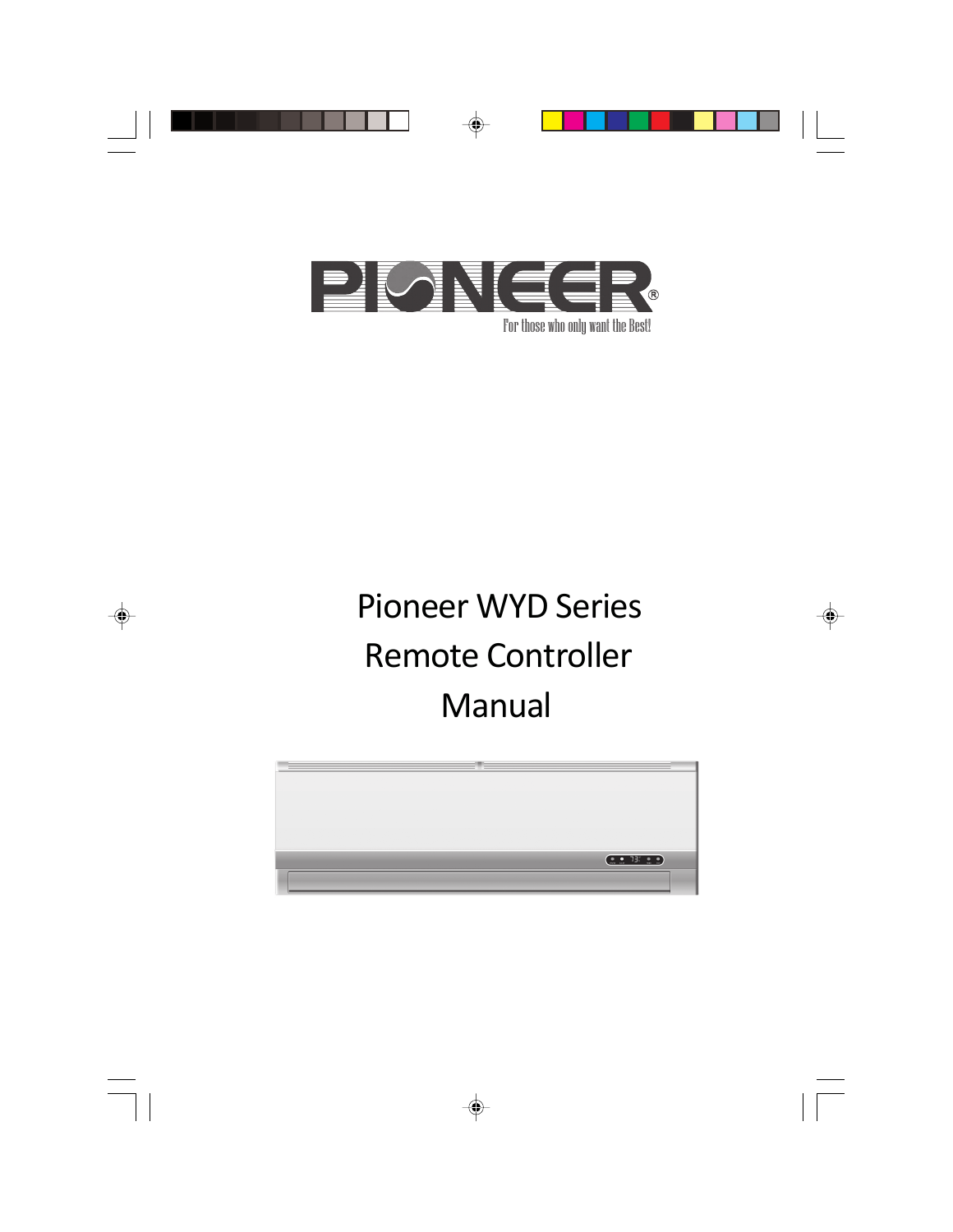## **REMOTE CONTROLLER FUNCTIONS AND SETTINGS**

| No.                     | <b>Button</b> | <b>Function</b>                                                |
|-------------------------|---------------|----------------------------------------------------------------|
| 1                       | (TEMP UP)     | Increase the temperature or time by 1 unit                     |
| $\overline{2}$          |               | (TEMP DN) Decrease the temperature or time by 1 unit           |
| 3                       | ON/OFF        | To switch the conditioner on and off.                          |
| $\overline{\mathbf{4}}$ | <b>FAN</b>    | To select the fan speed of auto/low/mid/high                   |
| 5                       | <b>TIMER</b>  | To set automatic switching-on/off                              |
| 6                       | <b>SLEEP</b>  | To activate the function "SLEEP"                               |
| 8                       | <b>MODE</b>   | To select the mode of operation                                |
| 10                      | <b>SWING</b>  | To activate or deactivate of the movement of the "DEFLECTORS". |

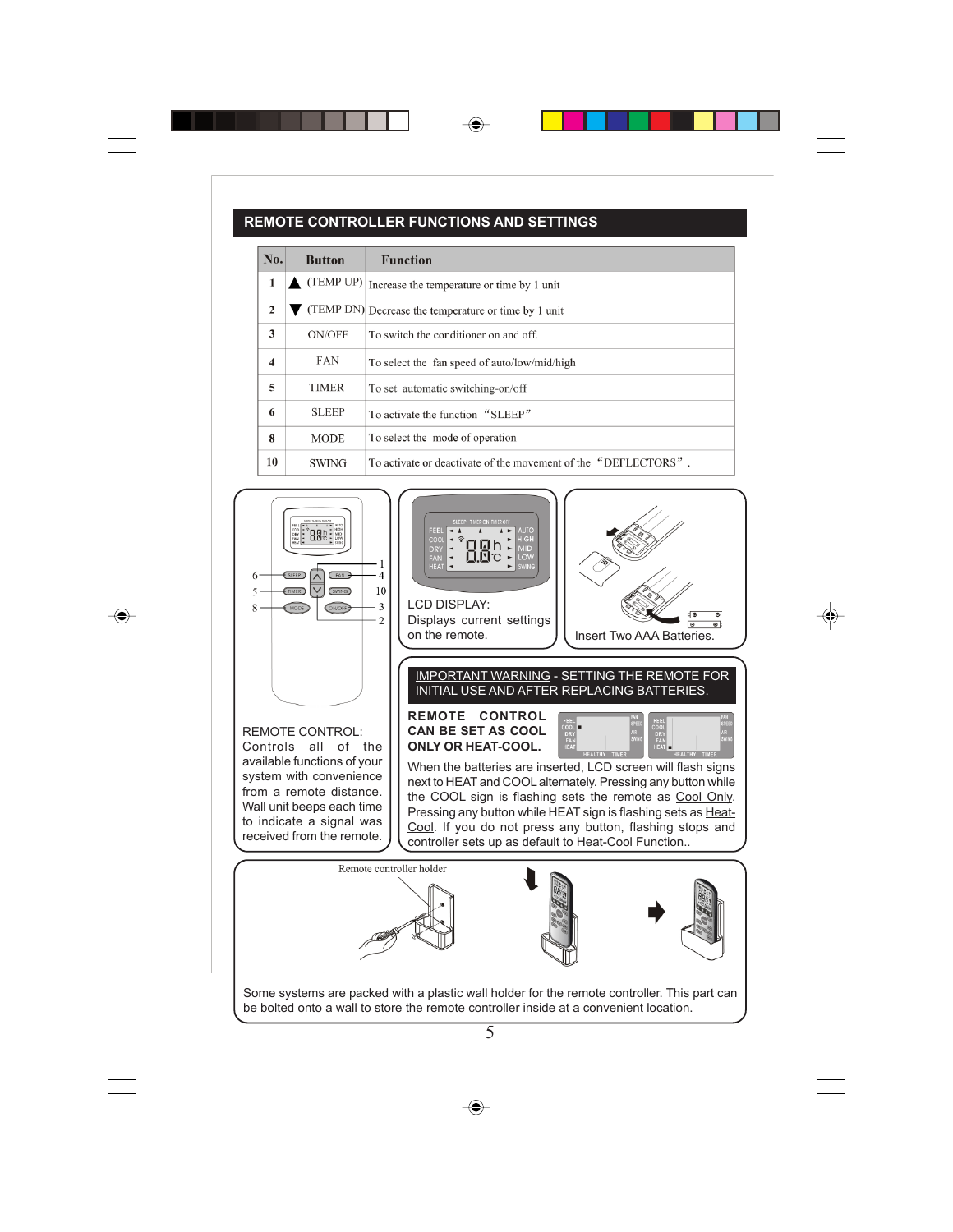System is designed to create comfortable climate conditions based on the user's choices for the area it is installed in. Several modes of operation are available and can be set as needed. These are:

- a. Air Conditioning (Straight Cooling).
- b. Heating (Reverse Cycle / Heat Pump).
- c. Dehumidifying (Dry Mode for humidity control).
- d. Ventilating (Fan Only mode for air circulation).
- e. Auto (Automatic switch-over mode)
- f. FEEL Mode (Default comfort settings).

Indoor air is recirculated through filters and the heat exchanger by a powerful yet quiet cross flow fan. Discharged air can be directed at a specific direction using the internal deflectors and external motorized flaps.



## **SWING LOUVER OPERATION**

Discharged air direction can be remotely controlled by pressing the SWING button on the remote. Pressing the SWING button once will activate Automatic Air Sweep mode, and the horizontal air deflectors will start moving up and down to constantly change the direction of the discharged air in a sweeping action, for optimum air distribution. An arrow, next to the word SWING on the LCD screen will illuminate to confirm the swing mode is ON.

Pressing the SWING button again will cancel the Automatic Air Sweep mode and the flaps will stop swinging and stay at their specific position at the time the button is pressed.

If a fixed discharge position is desired for the flaps, instead of the sweeping action, flaps can be stopped at that desired angle using the SWING button.



Recommended fixed flap angle for the COOL and FAN modes is an high / horizontal angle for reaching across the room.

Recommended fixed angle for HEAT and DRY modes is a low / downward angle to prevent creating air draft effect on people.

Never adjust the Auto Swing flaps by hand to prevent damage to the delicate driver motors.

Manually adjust the internal deflectors to direct the air in the right or left direction as desired. Do not attempt to adjust the deflectors while the system is ON to prevent accidents.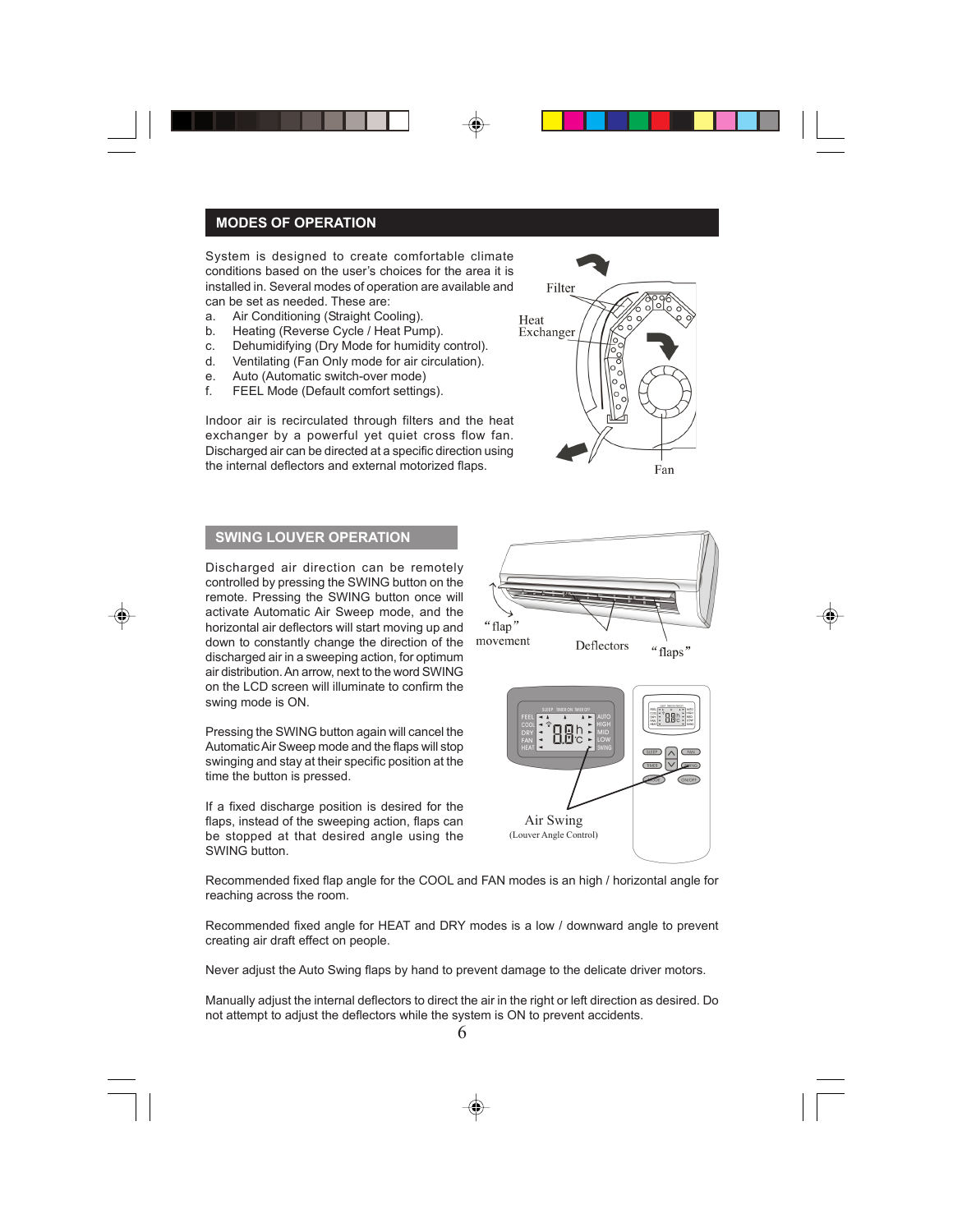### **COOLING MODE OPERATION**

Pressing the MODE button until the arrow next to the COOL sign on the LCD screen illuminates. will set the system function to COOLING mode.

In cooling mode the desired room temperature can be adjusted by pressing the UP and DOWN arrow buttons. Display will adjust the set temperature in 1°F increments, each time these buttons are pressed.<br>buttons are pressed.



System starts if the set temperature is at least 1°F less then the actual room temperature and cools the room until set temperature is obtained. During cooling, a significant amount of humidity is also removed from the air automatically, for obtaining better comfort levels.

### **HEATING MODE OPERATION**

Pressing the MODE button until the arrow next to the HEAT sign on the LCD screen illuminates. will set the system function to HEATING mode.

In heating mode the desired room temperature can be adjusted by pressing the UP and DOWN arrow buttons. Display will adjust the set temperature in 1°F increments, each time these buttons are pressed.<br>buttons are pressed.



System starts if the set temperature is at least 1°F more then the actual room temperature and heats the room until set temperature is obtained. Hot Start function in the software delays the air flow from the indoor unit until the indoor unit's heat exchanger is sufficiently warmed up to prevent cold air draft. Additionally, the system software, utilizing a self learning logic, will constantly monitor and automatically activate a suitable defrost cycle when necessary, to melt down any ice accumulation on the outdoor unit's heat exchanger. Defrost cycle is entered into automatically and can not be overridden by the user. During defrost cycle, which can last between 2~10 minutes, the indoor fan stops running automatically. At the end of the defrost cycle, the system returns to heating mode and continues the normal heating operation.

#### **TIMER "ON" SETTINGS**

To set the system to automatically start, after a certain time elapses (between 1/2 hour to 24 hours), press the TIMER button WHILE THE SYSTEM IS IN OFF MODE. Remember to set the desired operation mode (COOL or HEAT) and the fan speed, prior to setting the ON timer, then turn off the system and set the ON timer.

To cancel ON timer, press TIMER button again. In case of power failure timer settings cancel out.

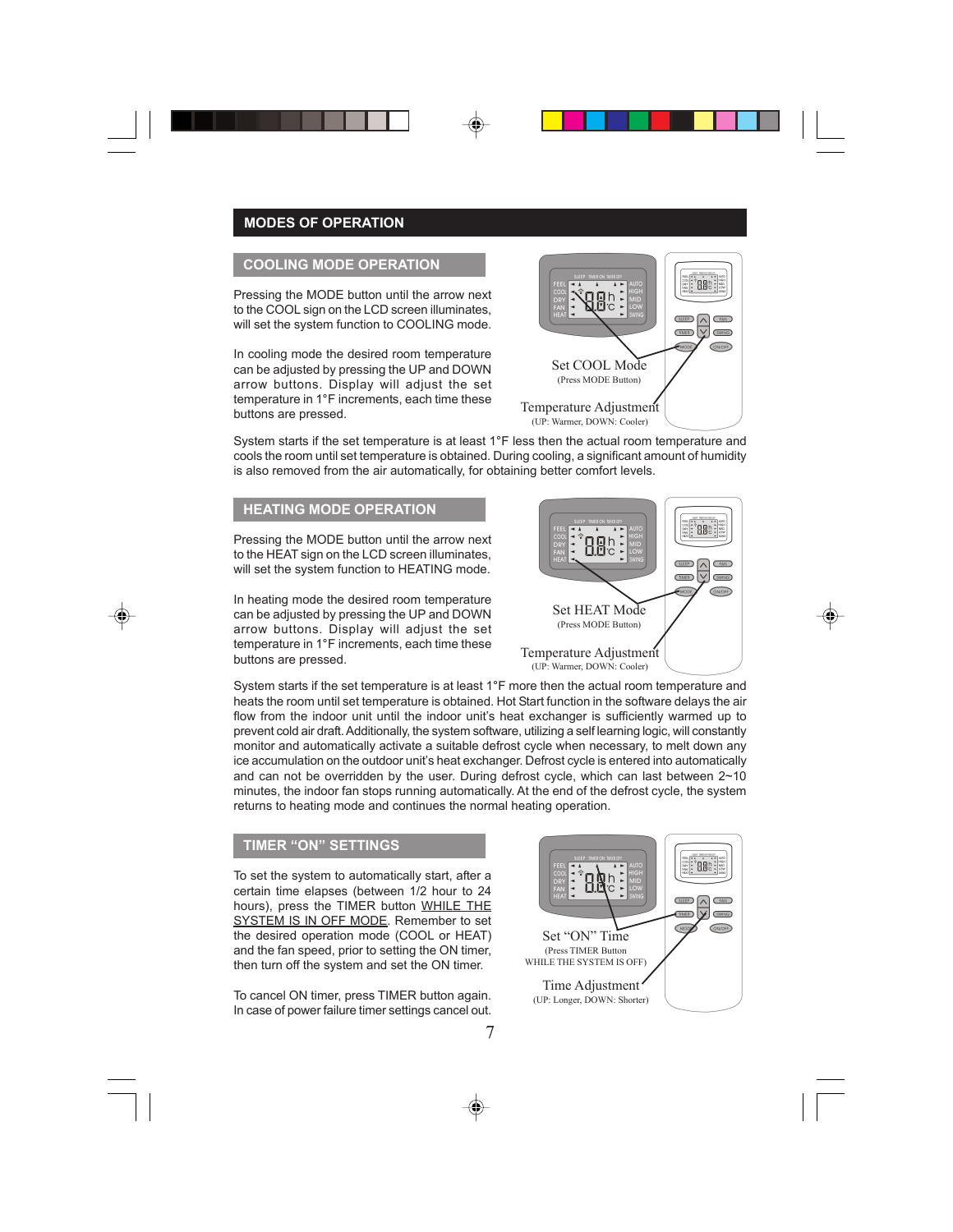## **TIMER "OFF" SETTINGS**

To set the system to automatically stop, after a certain time elapses (between 1/2 hour to 24 hours), press the TIMER button WHILE THE SYSTEM IS IN ON MODE. System will run with current setting and turn itself OFF automatically after the set time elapses.

To cancel OFF timer, press TIMER button again. In cancel OFF timer, press TIMER button again.<br>In case of power failure timer settings cancel out. The Large DOVN Shart

## **FAN ONLY (VENTILATION) MODE**

Pressing the MODE button until the arrow next to the FAN sign on the LCD screen illuminates. will set the system function to FAN ONLY (Ventilation) mode.

In FAN mode outdoor unit is entirely deactivated and only the indoor unit's fan runs without any cooling or heating effect. Temperature adjustment button is also deactivated. However, fan speed can still be adjusted as desired.

## **DRY (DEHUMIDIFICATION) MODE**

Pressing the MODE button until the arrow next to the DRY sign on the LCD screen illuminates, will set the system function to DRY (Dehumidification) mode.

In DRY mode, system operates based on its internally programmed software instructions and temperature setting and the fan speed buttons are deactivated. Entire DRY operation is automatically controlled.

## **FEEL (AUTO CONTROL) MODE**

Pressing the MODE button until the arrow next to the FEEL sign on the LCD screen illuminates. will set to system function to FEEL (Auto Control based on below pre-programmed instructions) mode. Temperature setting button is inactivated.

| <b>Ambient temp</b>              | <b>Operation mode</b>                                           | Auto temp.       |
|----------------------------------|-----------------------------------------------------------------|------------------|
| $\rm < 68^{\circ}F$              | HEATING (FOR HEAT PUMP TYPE)<br><b>FAN (FOR COOL ONLY TYPE)</b> | $73.4^{\circ}F$  |
| $68^{\circ}F \sim 78.8^{\circ}F$ | <b>DRY</b>                                                      | $64.4^{\circ}$ F |
| $> 78.8$ °F                      | COOL                                                            | $73.4^\circ F$   |

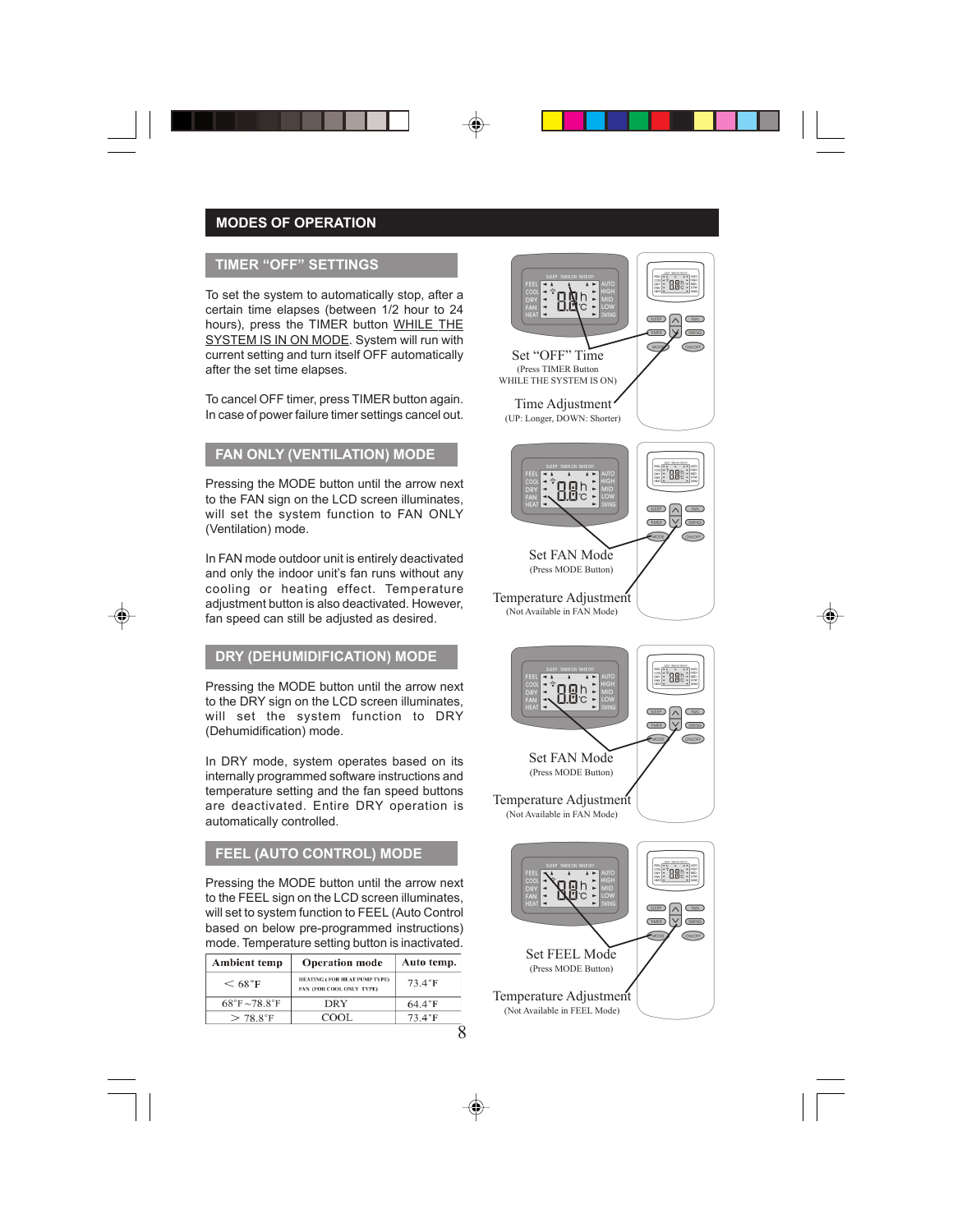### **SLEEP FUNCTION SETTINGS**

Pressing the SLEEP button will illuminate the arrow next to the SLEEP sign on the LCD screen and set the SLEEP function on. Pressing it once more will cancel the SLEEP mode. SLEEP mode can be set while running COOL or HEAT Modes.

Sleep mode adjusts the set temperature to cope with the body's natural temperature changes during sleep for comfortable night temperatures.



If the SLEEP mode is activated, while the system is running in COOL mode, the set temperature will be automatically increased by 2°F within 1 hour and by 4°F within 2 hours. Similarly, if the SLEEP mode is activated, while the system is running in HEAT mode, the set temperature will be automatically decreased by 2°F within 1 hour and by 4°F within 2 hours. SLEEP mode will turn the system OFF automatically after 10 hours of running in sleep mode.

#### **FAN MOTOR SPEED SETTINGS**

Pressing the FAN button will change the fan motor's speed to provide different amount of air flow, while the system is running Cool, Heat, Feel or Fan Only Modes. The arrow next to either AUTO, HIGH, MED, LOW on the LCD screen will illuminate to correspond with the currently set fan speed.

Higher fan speed will cause slightly higher noise. AUTO speed is automatically controlled depending on the current conditions.

## **SYSTEM PROTECTIONS**



Any time the system is stopped, it will not restart until after a 3 minute safety time delay is elapsed. Same time delay is also automatically activated after Mode Changes.

Additionally, the system is protected from damage, under certain extreme running conditions as listed below. If any of these conditions is reached, the protective devices will stop the system.

| No. | <b>MODE</b> |                                             |
|-----|-------------|---------------------------------------------|
|     | Heating     | Outdoor air temperature is over 75°F        |
|     |             | Outdoor air temperature is below -45 °F     |
|     |             | Room temperature is over 81°F               |
| 2   |             | Outdoor air temperature is over 109°F       |
|     | Cooling     | Room temperature is below 70°F              |
| з   | Dry         | Room temperature is below 64 <sup>°</sup> F |